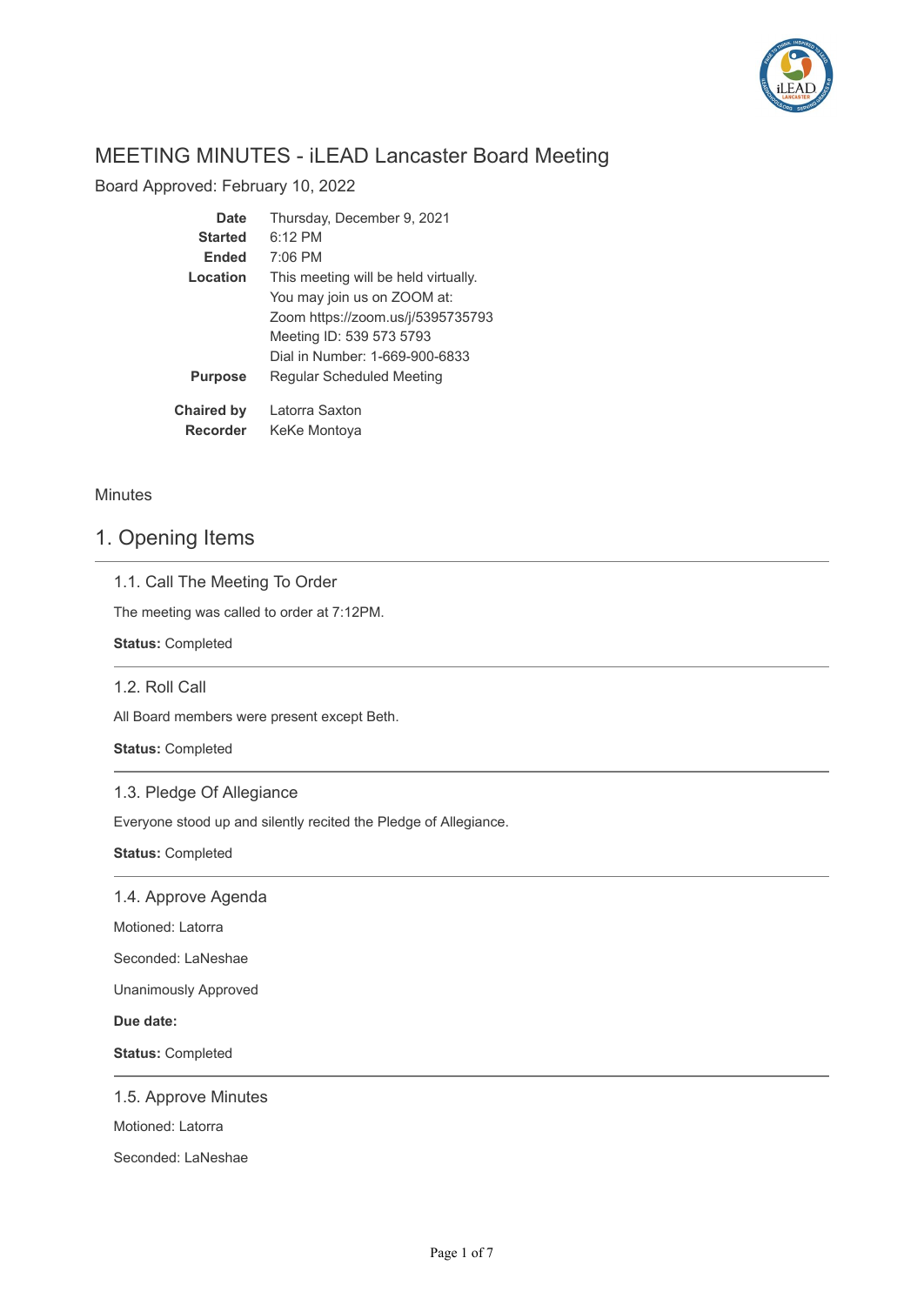

Unanimously Approved

**Due date:**

**Status:** Completed

Documents

Minutes-2021-10-28-v1.pdf

## 2. Curriculum Moment

#### 2.1. Curriculum Moment

Rasheda Young presented information concerning the Mesa Program.

Makinna Barkett spoke briefly about the two different groups within the program: a building group and an essay group. She also spoke about how they are creating a waste-free city in Milan Italy and why their city is a great place to live.

**Status:** Completed

## 3. Public Comments

### 3.1. Public Comments

The public may address the iLEAD Lancater governing board regarding any item within the Board's jurisdiction whether or not that item appears on the agenda during this time. If you wish to address the Board, please complete a public comment card. Comments for the public will be limited to 3 minutes.

No public comments were made.

**Status:** Completed

## 4. Consent Items

#### 4.1. Personnel Report

Motioned: Latorra

Seconded: LaNeshae

Unanimously Approved

**Due date:**

**Status:** Completed

Documents

- Personnel Report\_Lancaster 11.29.2021.pdf
- Personnel Report Lancaster 10.26.2021.pdf

#### 4.2. Check Register

Motioned: Latorra

Seconded: LaNeshae

Unanimously Approved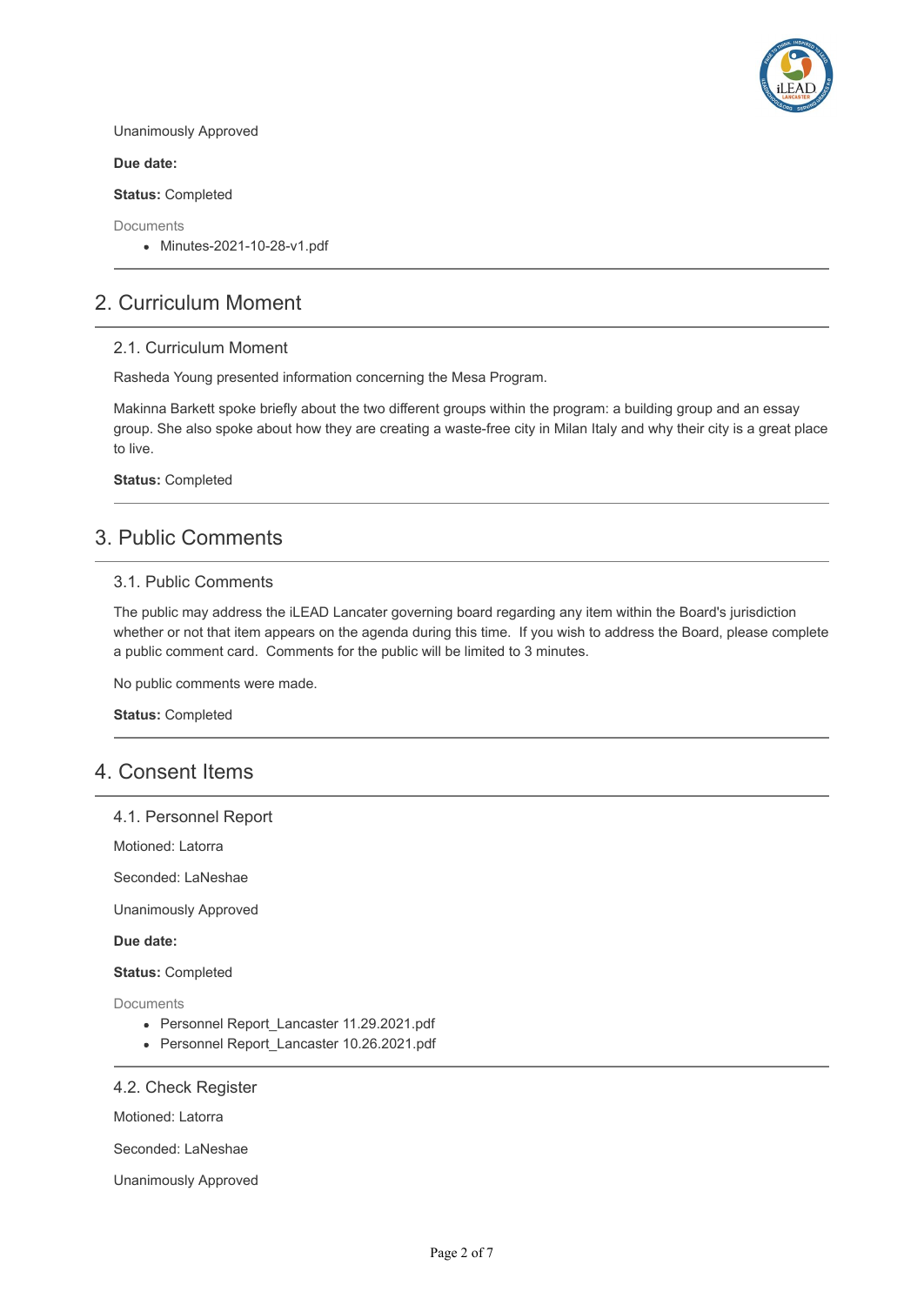

#### **Due date:**

**Status:** Completed

Documents

Lancaster Payment Register 20211202.pdf

## 4.3. AB 361 Emergency Legislation Regarding Brown Act Meeting Requirements

Request approval of required Analysis of AB 361 Emergency Legislation regarding the ability of the Board and public to meet safely in person given measures to promote social distancing.

Motioned: Latorra

Seconded: LaNeshae

Unanimously Approved

## **Due date:**

**Status:** Completed

**Documents** 

iLEAD Lancaster - AB 361 Emergency Legislation Regarding Brown Act Meeting Requirements.pdf

## 5. Discussion And Reports

## 5.1. School Director Report

Nykole presented her School Director Report and answered questions of the Board.

#### **Status:** Completed

Documents

Director Board Report December2021.pdf

#### 5.2. COVID-19 Update

Amanda Fischer presented the COVID-19 Update and answered questions of the Board.

**Status:** Completed

## 6. Action Items

6.1. Revised 2021-2022 Budget

Request approval of the revised 2021-2022 budget based on current enrollment, revenue, and expenditures.

Kelly O'Brien presented the Revised 2021-2022 Budget.

Motioned: Latorra

Seconded: LaNeshae

Unanimously Approved

**Due date:**

**Status:** Completed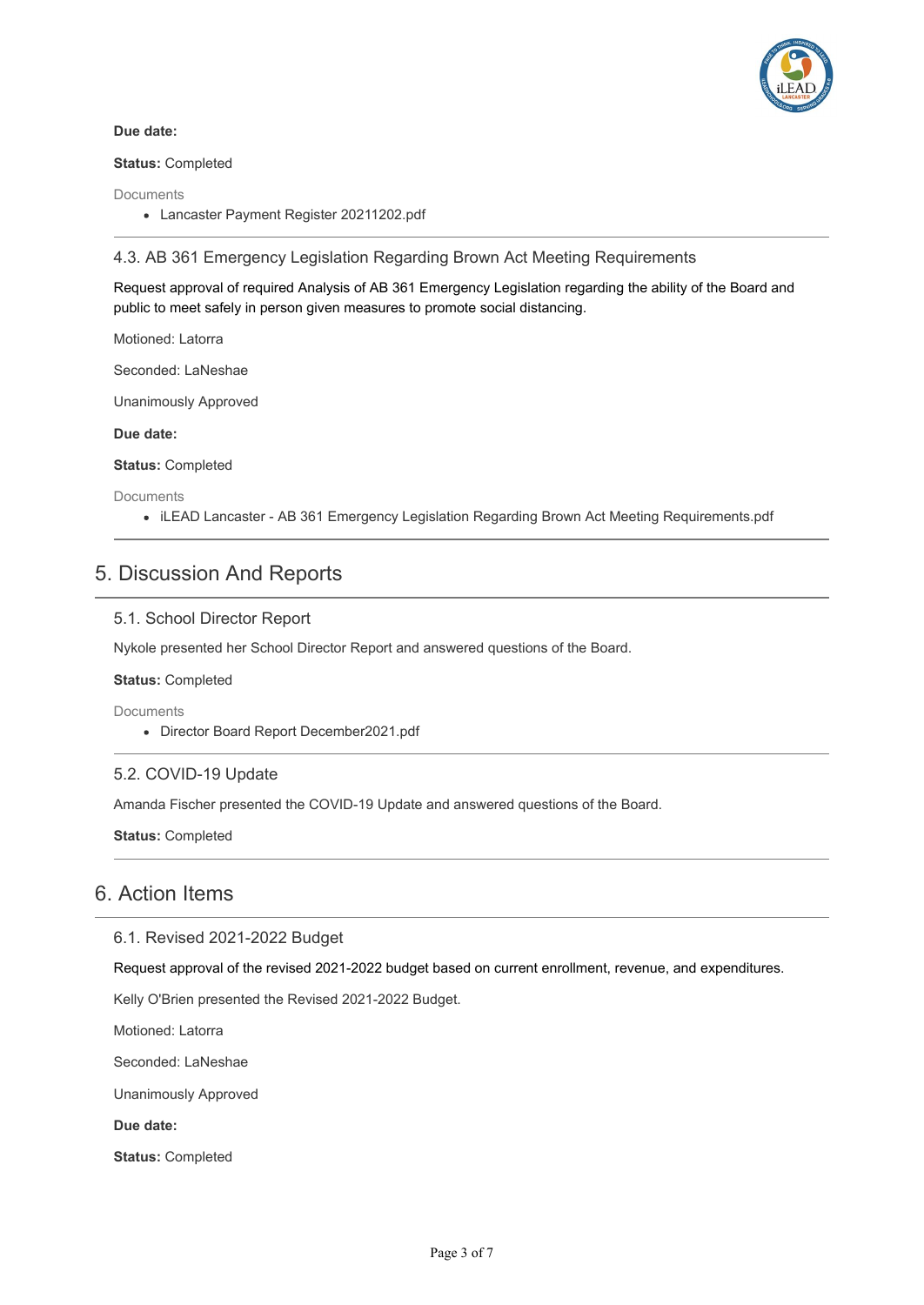

Documents

Lancaster 1st Interim Budget.pdf

### 6.2. Revised iCA Special Education MOU

Request approval of iCA Special Education with the removal of Counselors who work directly for the schools and are not a shared resource.

Amanda Buchheit presented the Revised iCA Special Education MOU and advised it has been in effect since August.

Motioned: Latorra

Seconded: LaNeshae

Unanimously Approved

**Due date:**

**Status:** Completed

Documents

21-22 SPED RESOURCE SHARING (2).pdf

#### 6.3. Revised IEE Procedures

Request approval of Revised IEE document to reflect changes in pricing due to current industry standards.

Amanda Buchheit presented the Revised IEE Procedures.

Motioned: Latorra

Seconded: LaNeshae

Unanimously Approved

**Due date:**

**Status:** Completed

**Documents** 

iLEAD Lancaster REDLINE IEE Procedure and Criteria Doc.pdf

#### 6.4. Educator Effectiveness Plan

Request approval of the Educator Effectiveness Plan as one time staff development funding to be used through 2025-2026.

Latorra advised this is the same policy that was presented at the Special Board Meeting prior to this meeting.

Motioned: Latorra

Seconded: LaNeshae

Unanimously Approved

**Due date:**

**Status:** Completed

Documents

iLEAD Lancaster 2021 Educator Effectiveness Block Grant DRAFT Plan.docx (1).pdf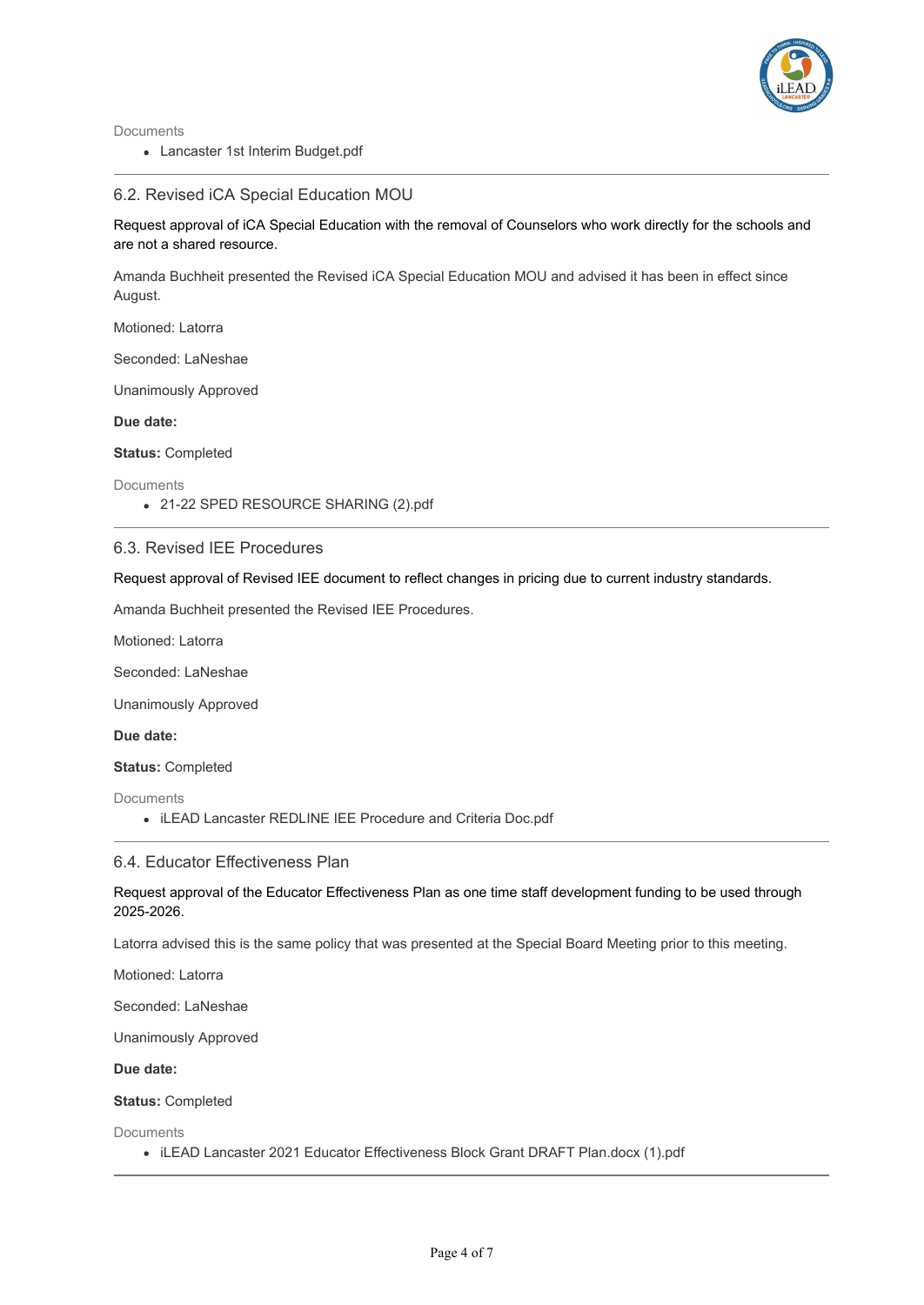

## 6.5. Records Retention and Disposal Policy

Request approval of School Records and Disposal Policy to follow legally required and allowable storage and purge processes.

Kim Lytle presented the Records Retention and Disposal Policy.

Motioned: Latorra

Seconded: LaNeshae

Unanimously Approved

**Due date:**

**Status:** Completed

Documents

• iLEAD Lancaster - School Records Retention and Disposal Policy .pdf

6.6. Learner Records Maintenance, Retention, and Destruction Policy

Request approval of Learner Records Maintenance, Retention, and Destruction Policy to follow legally required and allowable storage and purge processes.

Kim Lytle presented the Learner Records Maintenance, Retention, and Destruction Policy.

Motioned: Latorra

Seconded: LaNeshae

Unanimously Approved

**Due date:**

**Status:** Completed

**Documents** 

• iLEAD Lancaster- Learner Records Retention and Destruction Policy.pdf

#### 6.7. Revised Title IX Policy

Request approval of Revised Title IX Policy recommended legal counsel based on new laws in place by the Office of Civil Rights and the U.S. Department of Education for all schools receiving federal funds.

Kim Lytle presented the Revised Title IX Policy.

Motioned: Latorra

Seconded: LaNeshae

Unanimously Approved

**Due date:**

**Status:** Completed

**Documents** 

iLEAD Lancaster - Title IX Policy for Sexual Harassment and Grievance Procedures(5560371.1).pdf

## 6.8. iCA and iLEAD Lancaster Arts Grant MOU and Everyday Arts Agreement

Request approval of this Art Grant MOU with iLEAD CA to allow the LA County Grant to continue an arts program again this school year.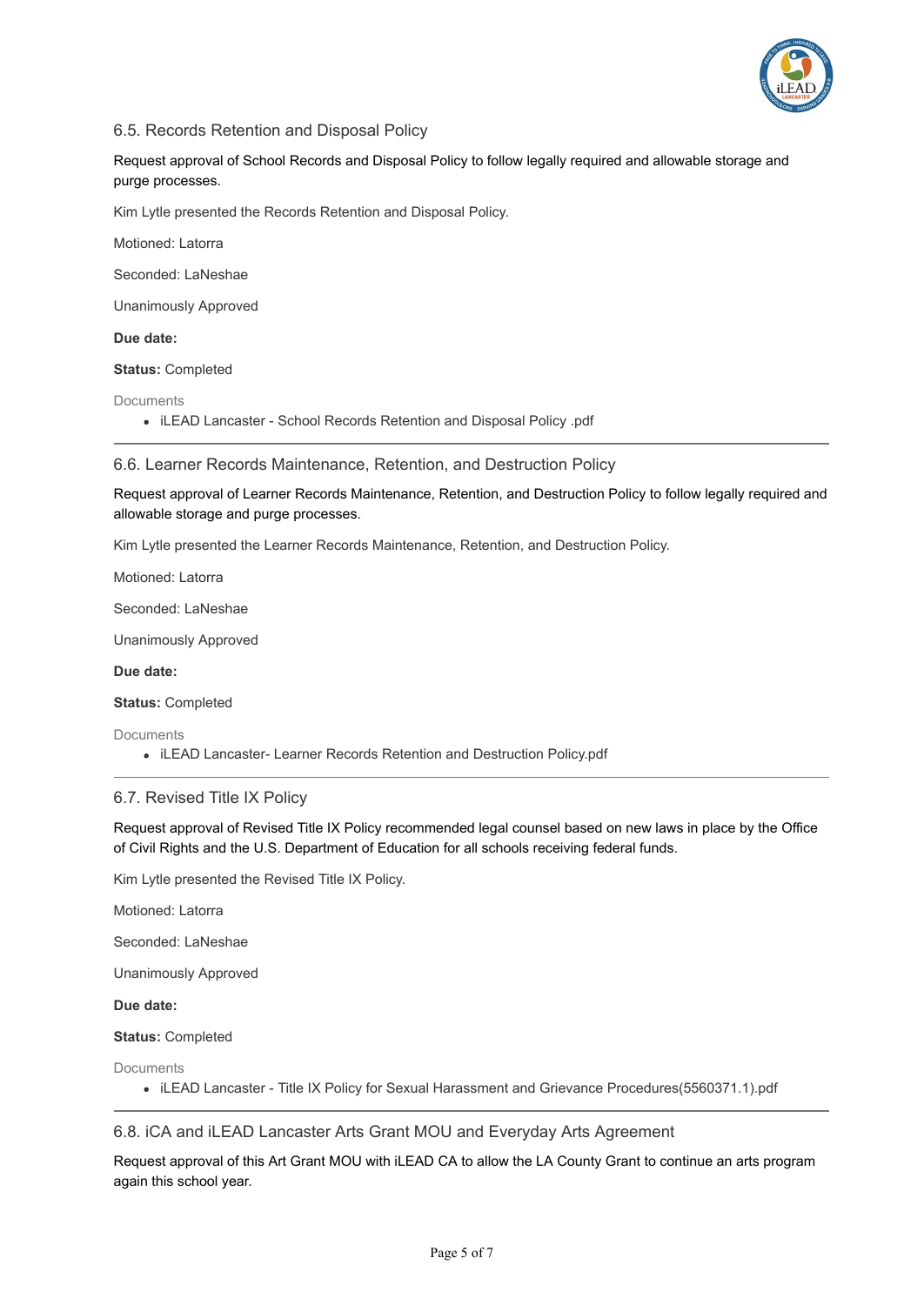

Sara McDaniels presented the iCA and iLEAD Lancaster Arts Grant MOU and Everyday Arts Agreement.

Motioned: Latorra

Seconded: LaNeshae

Unanimously Approved

**Due date:**

**Status:** Completed

**Documents** 

- Everyday Arts & iLEAD Lancaster 2021-2022 MOU (1).pdf
- FY2122 iLEAD LANCASTER iPERFORM MOU with iCC1.pdf

#### 6.9. Board Secretary Position

Recommendation to fill the role of Board Secretary.

Kim Lytle presented LaNeshea with the new Board Secretary position. LaNeshea accepted her new role as Board Secretary.

Motioned: Latorra

Seconded: LaNeshae

Unanimously Approved

**Due date:**

**Status:** Completed

#### 6.10. LACOE Certificate of Signatures

Request approval of the LACOE Certificate of Signatures documenting Lee's resignation and the addition of La NeShae.

Kim Lytle presented the LACOE Certificate of Signatures.

Motioned: Latorra

Seconded: LaNeshae

Unanimously Approved

**Due date:**

**Status:** Completed

Documents

iLEAD Lancaster - Certification of Signatures - .pdf

## 7. Board Comments

#### 7.1. Board Comments

Latorra thanked the Team for all that we do while making it look easy and for providing a lot of resources to our community.

LaNeshae thanked everyone for their help and said she looks forward to the 2021-2022 school year.